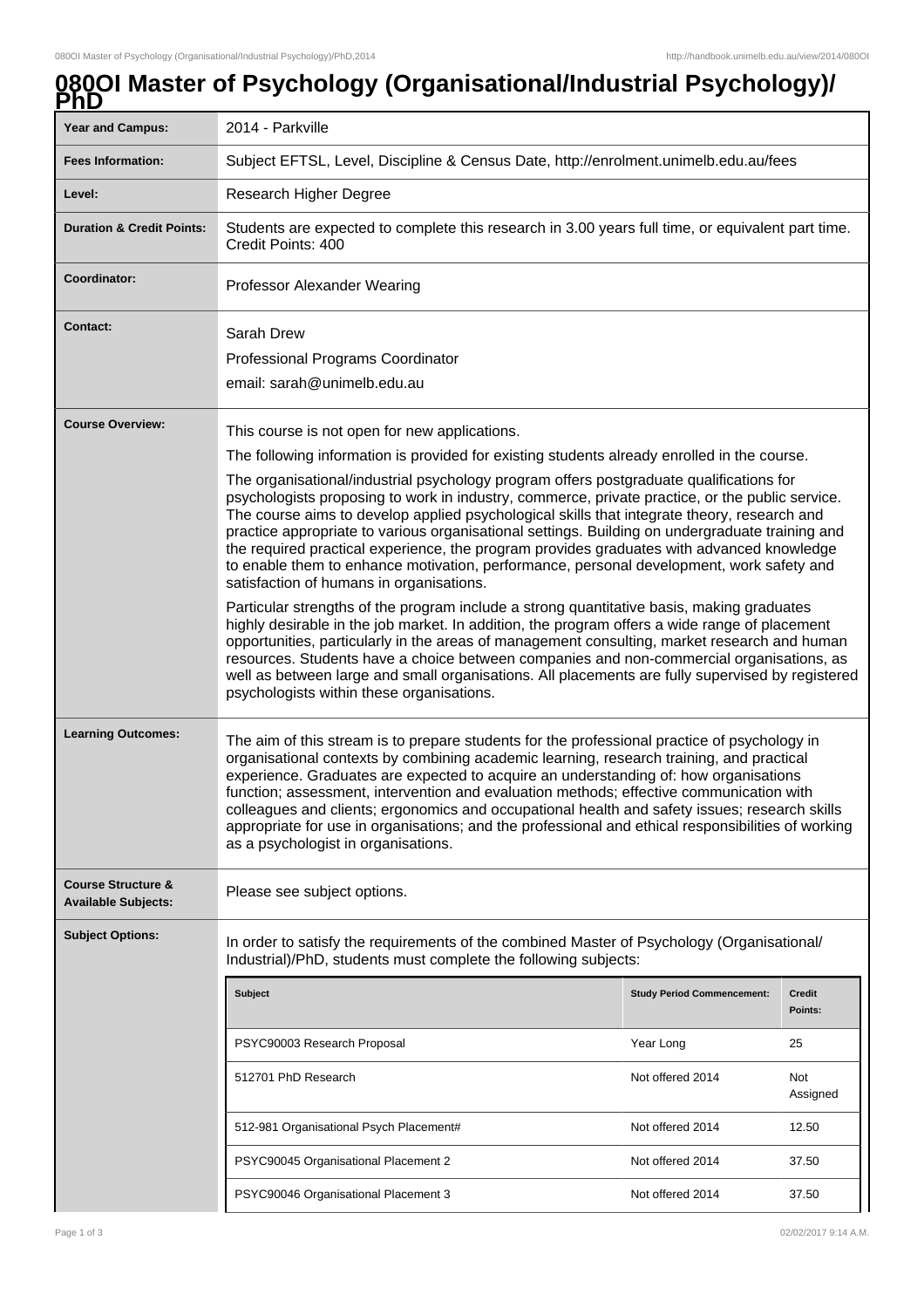|                                                   | PSYC90029 Graduate Research Methods                                                                                                                                                                                                                                                                                                                                                                                                                                                                                                                                                                                                                                   | Semester 1                                    | 6.25                     |
|---------------------------------------------------|-----------------------------------------------------------------------------------------------------------------------------------------------------------------------------------------------------------------------------------------------------------------------------------------------------------------------------------------------------------------------------------------------------------------------------------------------------------------------------------------------------------------------------------------------------------------------------------------------------------------------------------------------------------------------|-----------------------------------------------|--------------------------|
|                                                   | 512-951 Interviewing & Counselling Skills                                                                                                                                                                                                                                                                                                                                                                                                                                                                                                                                                                                                                             | Not offered 2014                              |                          |
|                                                   | PSYC90030 Principles of Psychological Assessment                                                                                                                                                                                                                                                                                                                                                                                                                                                                                                                                                                                                                      | Semester 1                                    | 6.25                     |
|                                                   | PSYC90031 Introduction to Psychopathology                                                                                                                                                                                                                                                                                                                                                                                                                                                                                                                                                                                                                             | Semester 1                                    | 6.25                     |
|                                                   | PSYC90008 Ethics and Professional Issues                                                                                                                                                                                                                                                                                                                                                                                                                                                                                                                                                                                                                              | Semester 1                                    | 6.25                     |
|                                                   | 512-984 Quantitative Methods in Org Psych                                                                                                                                                                                                                                                                                                                                                                                                                                                                                                                                                                                                                             | Not offered 2014                              | 6.25                     |
|                                                   | 512-990 Assessment In Organisational Contexts                                                                                                                                                                                                                                                                                                                                                                                                                                                                                                                                                                                                                         | Not offered 2014                              | 6.25                     |
|                                                   | 512-991 Human Resources                                                                                                                                                                                                                                                                                                                                                                                                                                                                                                                                                                                                                                               | Not offered 2014                              | 12.50                    |
|                                                   | 512-992 Behaviour in Organisations                                                                                                                                                                                                                                                                                                                                                                                                                                                                                                                                                                                                                                    | Not offered 2014                              | 12.50                    |
|                                                   | 512-993 Applied Organisational Psychology                                                                                                                                                                                                                                                                                                                                                                                                                                                                                                                                                                                                                             | Not offered 2014                              | 6.25                     |
|                                                   | Plus two electives from the following list:                                                                                                                                                                                                                                                                                                                                                                                                                                                                                                                                                                                                                           |                                               |                          |
|                                                   | Subject                                                                                                                                                                                                                                                                                                                                                                                                                                                                                                                                                                                                                                                               | <b>Study Period Commencement:</b>             | <b>Credit</b><br>Points: |
|                                                   | 512-930 Ergonomics and Human Factors                                                                                                                                                                                                                                                                                                                                                                                                                                                                                                                                                                                                                                  | This subject will not be<br>available in 2010 |                          |
|                                                   | 512-931 Psychology of Hazards/Safety/Health                                                                                                                                                                                                                                                                                                                                                                                                                                                                                                                                                                                                                           | Not offered 2014                              | 6.25                     |
|                                                   | 512-932 Psychometrics for Org. Testing                                                                                                                                                                                                                                                                                                                                                                                                                                                                                                                                                                                                                                | Not offered 2014                              | 6.25                     |
|                                                   | 512-933 Categorical Data Analysis                                                                                                                                                                                                                                                                                                                                                                                                                                                                                                                                                                                                                                     | This subject will not be<br>available in 2010 |                          |
|                                                   | PSYC90049 Statistical Models for Social Networks                                                                                                                                                                                                                                                                                                                                                                                                                                                                                                                                                                                                                      | Not offered 2014                              | 6.25                     |
|                                                   | 512-994 Consumer Psychology                                                                                                                                                                                                                                                                                                                                                                                                                                                                                                                                                                                                                                           | This subject will not be<br>available in 2010 |                          |
|                                                   | 512-995 Organisational Change                                                                                                                                                                                                                                                                                                                                                                                                                                                                                                                                                                                                                                         | Not offered 2014                              | 6.25                     |
|                                                   | 512-996 Advanced Regression Modelling                                                                                                                                                                                                                                                                                                                                                                                                                                                                                                                                                                                                                                 | This subject will not be<br>available in 2010 |                          |
|                                                   | 512-997 Policy Design & Program Evaluation                                                                                                                                                                                                                                                                                                                                                                                                                                                                                                                                                                                                                            | Not offered 2014                              | 6.25                     |
|                                                   | PSYC90056 Structural Equation Modelling                                                                                                                                                                                                                                                                                                                                                                                                                                                                                                                                                                                                                               | Not offered 2014                              | 6.25                     |
| <b>Entry Requirements:</b>                        | Since the purpose of study is training for an academic/research career, eligible applicants<br>must normally possess either: (1) a Masters degree in psychology of an appropriate honours<br>standard; or (2) a degree including an accredited four-year sequence in psychology (or its<br>equivalent) of at least H1 (or High Distinction) standard in the fourth year of study. Admission<br>also depends on supervision and resource availability.<br>Selection is based primarily on teh student's academic performance. The personal suitability,<br>however, of each student as assessed by referees' reports and interview will also be taken into<br>account. |                                               |                          |
| <b>Core Participation</b><br><b>Requirements:</b> | For the purposes of considering request for Reasonable Adjustments under the Disability<br>Standards of Education (Cwth 2005), and Students Experiencing Academic Disadvantage<br>Policy, academic requirements for this subject are articulated in the Subject Description,<br>Subject Objectives, Generic Skills and Assessment Requirements of this entry. The University<br>is dedicated to provide support to those with special requirements. Further details on                                                                                                                                                                                                |                                               |                          |

the disability support scheme can be found at the Disability Liaison Unit Website: http://

www.services.unimelb.edu.au/disability/